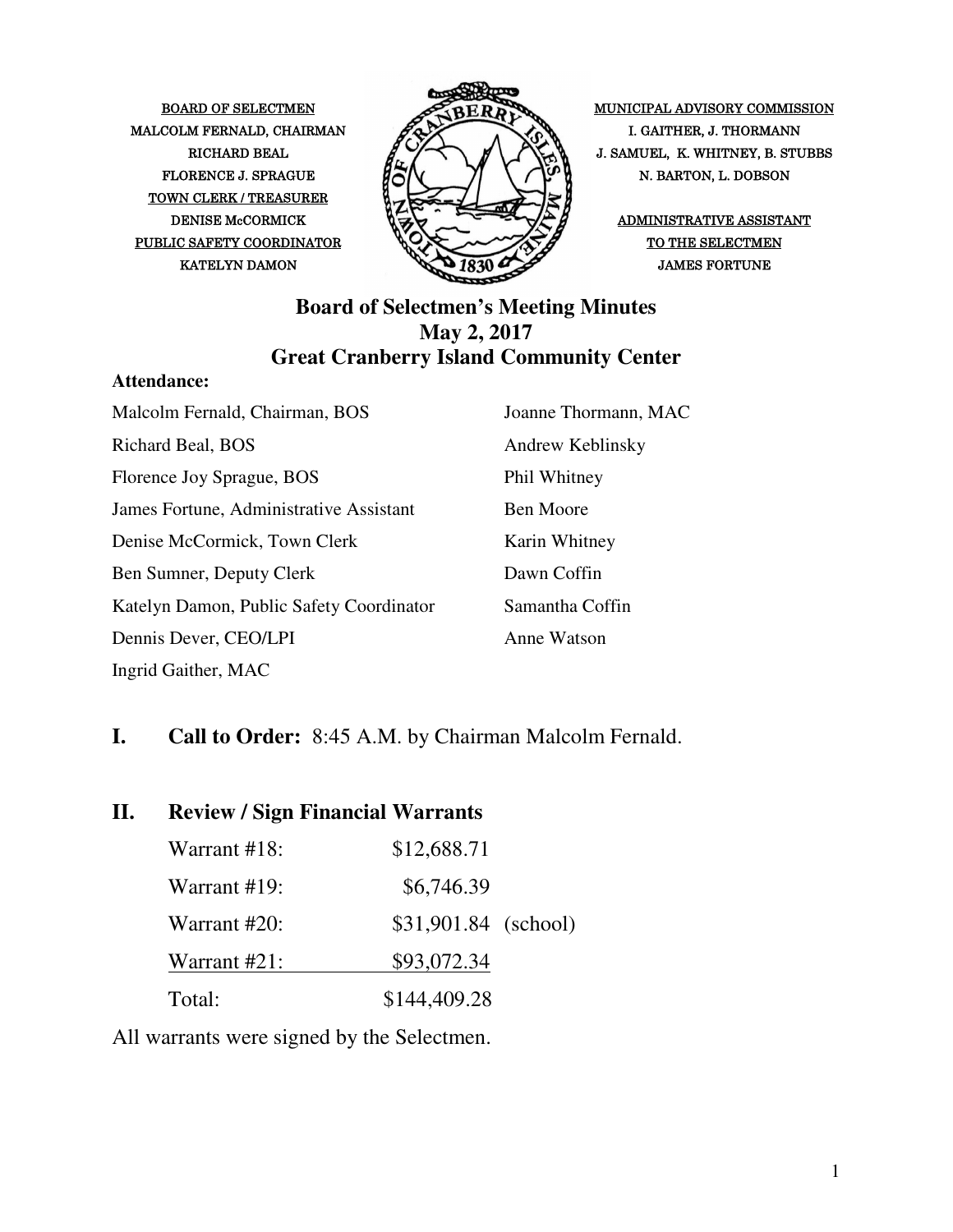# **III. Review/ Approval of Meeting Minutes: April 7, 2017**

Malcolm Fernald moves to accept the April 7, 2017 Board of Selectmen's meeting minutes as written. Richard Beal seconds the motion. **Motion approved 3-0.** 

# **IV. New Business**

# **B. Property Acquisition: 61 Main Street, Islesford (taken out of order)**

The purchase agreement and deed paperwork presented by Eaton-Peabody prior to the meeting contains a number of glaring errors. Malcom Fernald moves to schedule a special board of selectmen meeting for 3:30pm on May 16, 2017 at Islesford to sign corrected and reviewed documents. Richard Beal seconds the motion. **Motion approved 3-0.** 

# **V. Other Business (taken out of order)**

Dawn Coffin & Samantha Coffin of the Family First Community Center in Ellsworth make a presentation to the Selectmen about their organization. Family First Community Center has been formed to teach life skills to homeless families with children in Hancock County. They are requesting to be placed on the warrants of each town in Hancock County in order to raise funds (\$1,000 from each town) towards code mandated renovations to the house in Ellsworth through which they provide their services. Florence Joy Sprague moves to make a donation from budgeted funds designated for Human Services Organizations. Richard Beal seconds the motion. **Motion passes 3-0.** 

Richard Beal moves to place the request for \$1,000 on the town's 2018 warrant. Florence Joy Sprague seconds the motion. **Motion passes 3-0.**

# **IV. New Business**

# A. **Public Hearing and Approval of a Liquor License for Islesford Dock Restaurant, LLC**

Richard Beal reports the form as presented is incomplete and no representative of Islesford Dock Restaurant, LLC is present. Richard Beal moves to table hearing until later in the meeting. Malcolm Fernald seconds the motion. **Motion approved 3-0.**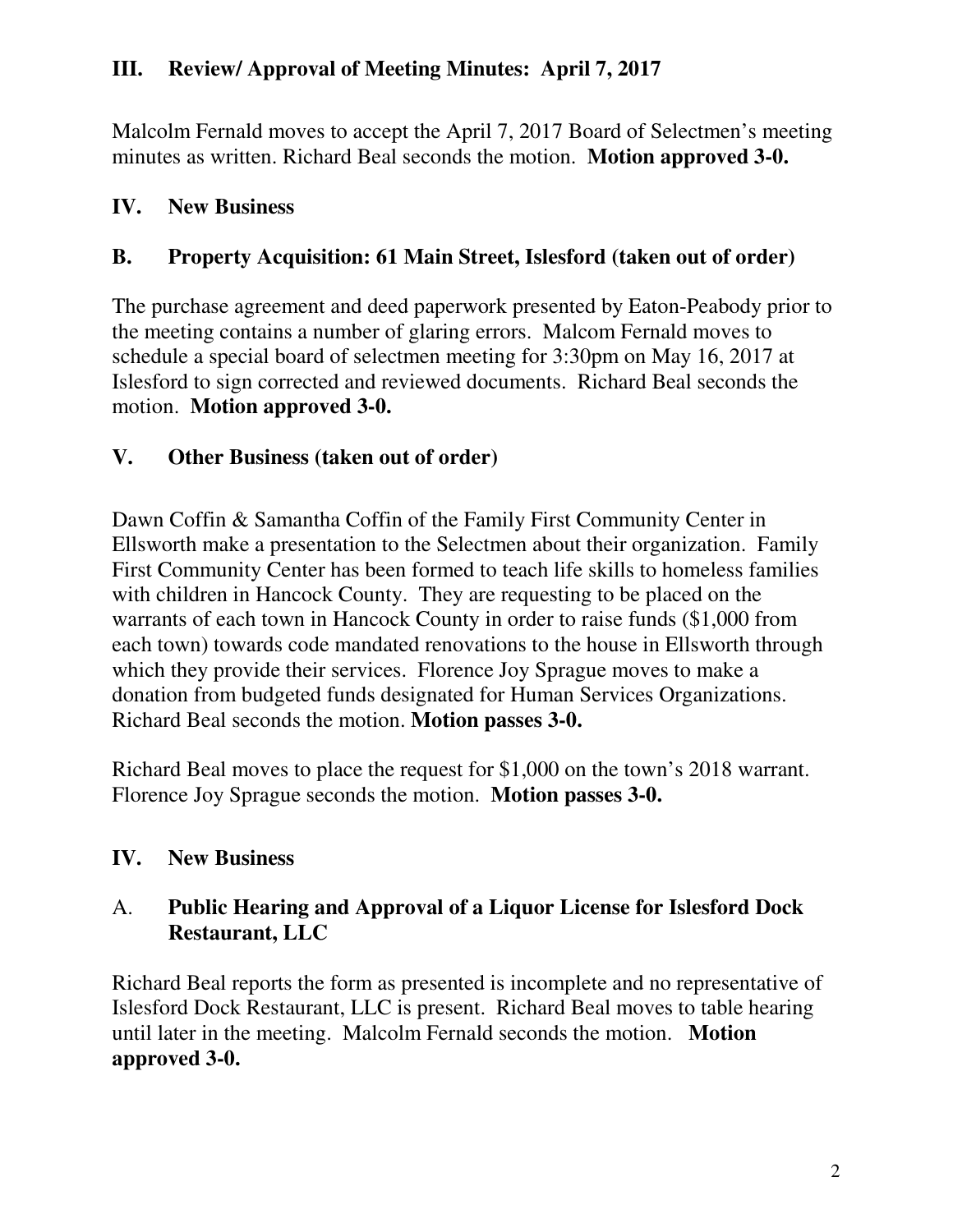# **B. Property Acquisition: 61 Main Street, Islesford**

Denise McCormick reports that in order to proceed with the purchase, the selectmen need to decide on a term of loan for the bank note. She also asks whether the USPS rental agreement will be changed to coincide with the closing on the property. Malcolm Fernald tasks James Fortune with working with USPS to have rent payments sent to the town at the appropriate time.

Richard Beal moves to apply with The First Bank for a loan with a seven year term. Malcom Fernald seconds the motion. Florence Joy Sprague abstains. **Motion passes 2-0.** 

Richard Beal moves that Chairman Fernald be authorized to sign any documents involving the USPS in order to speed up the process. Malcolm Fernald seconds the motion. Florence Joy Sprague abstains. **Motion passes 2-0.** 

Malcolm Fernald asks about status of tax payments on the property. Denise McCormick reports that any past due property taxes will be resolved at the closing.

James Fortune reports seller wants residual oil in fuel tank purchased by the town as part of the closing. Florence Joy Sprague advises that fuel could be as much as ten years old. Consensus of the selectmen is that town should not be paying for fuel oil it will likely have to dispose of as a hazardous material.

James Fortune further reports that a dumpster is still sited on the property. Ben Moore of BCM, Inc. advises that he will check on the status and responsible party for the dumpster.

Florence Joy Sprague advises that status and responsibility for electrical service at the property be reviewed prior to closing so as not to have service to the post office interrupted.

James Fortune reports that title insurance is being included in the closing process.

# **A. Public Hearing and Approval of a Liquor License for Islesford Dock Restaurant, LLC (previously tabled; taken out of order)**

Anne Watson is present to represent Islesford Dock Restaurant, LLC and makes corrections to the application. No public comments were received. Richard Beal moves to approve Liquor License. Malcolm Fernald seconds the motion. **Motion passes 3-0.**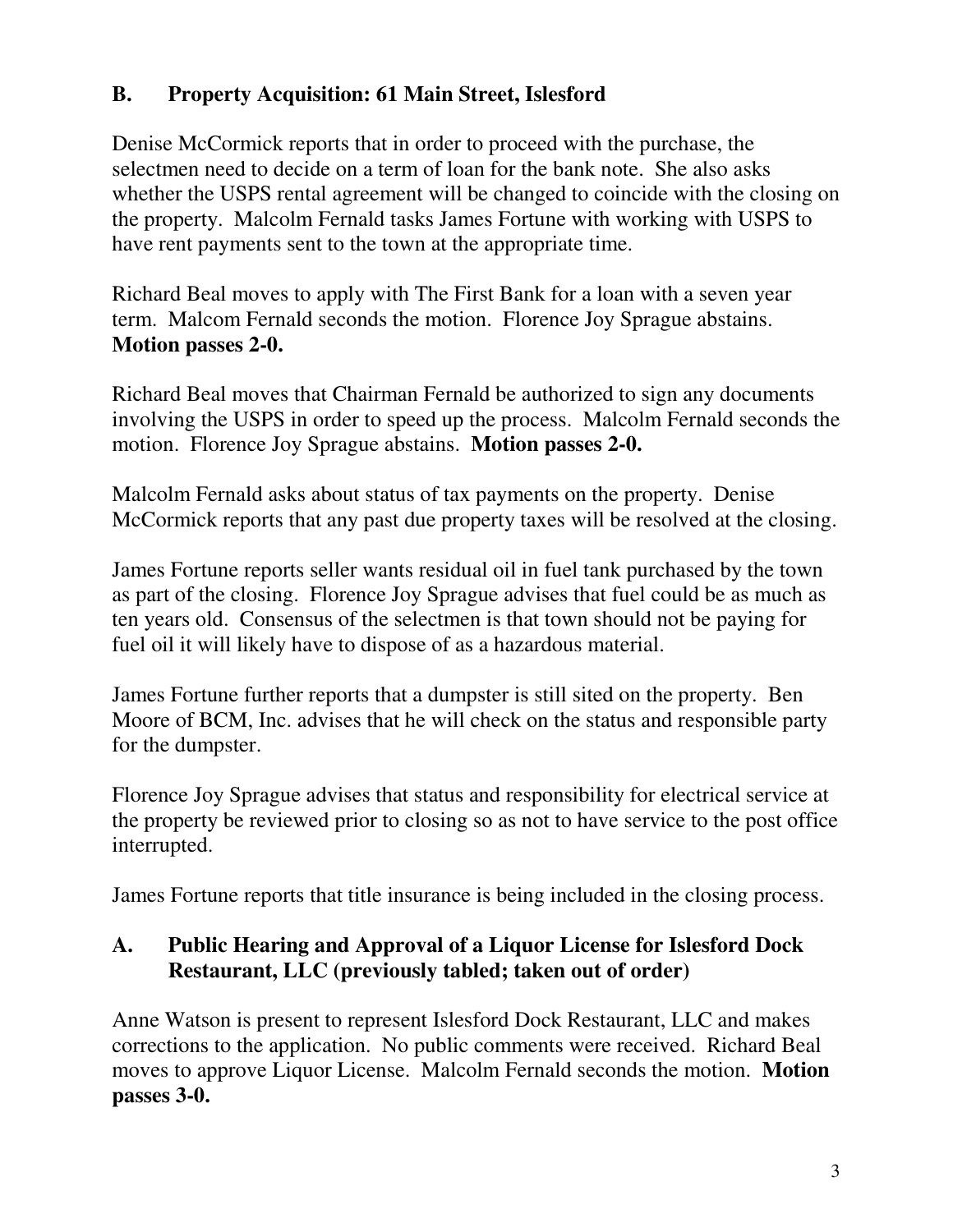#### **C. Downeast Sailing Adventures: Requests Consideration for Use of the TCI Manset Dock Summer 2017**

Andrew Keblinsky is present to represent Downeast Sailing Adventures. He is requesting use of the TCI Manset dock for loading and unloading passengers from two boats during the upcoming season. He reports the 44 passenger Hurricane will be replaced by a six passenger water taxi. Chairman Fernald explains that a moratorium was put into place in March to allow time for the Harbor Committee to prepare an ordinance to address non-resident business use of the Manset dock. Permission has been granted in previous years over the objections of the Harbor Committee, but the consensus of the selectmen is that no further permission be granted until the Harbor Committee acts. Chairman Fernald tasks the Harbor Committee with meeting prior to the May  $16<sup>th</sup>$  Board of Selectmen's meeting to provide clarification on non-resident use of the Manset dock. Richard Beal moves to deny permission for use of the TCI Manset Dock to Downeast Sailing Adventures at this time. Malcolm Fernald seconds the motion. **Motion passes 3-0.**

# **D. BCM, Inc: Solid Waste Removal Contract**

Ben Moore is present to represent BCM, Inc. The town's Municipal Solid Waste (MSW) contract is due for renewal in June 2017. BCM, Inc is requesting an increase in the base contract amount. The present contract is adjusted every three years based upon tonnage (\$73,800 at last adjustment). However, the expiring contract is nine years old and barging and labor costs have increased considerably. Annual average tonnage is now 125 tons and 76 barge trips were required last year. The proposed new contract is for \$92,150 if roadside pickup is included or \$87,950 if roadside pickup is discontinued. General discussion of issues with roadside pickup and whether needs of those who are unable to take their waste to the transfer stations are being met by the community. Malcolm Fernald moves to accept new contract without roadside pickup. Richard Beal seconds motion. **Motion passes 3-0.**

### **I. Spring Road Closures (Review) (taken out of order)**

Adjacent localities have lifted their seasonal road closures for heavy loads. Richard Beal moves to reopen public roads to vehicles over 23,000lbs immediately. Malcolm Fernald seconds the motion. **Motion approved 3-0**.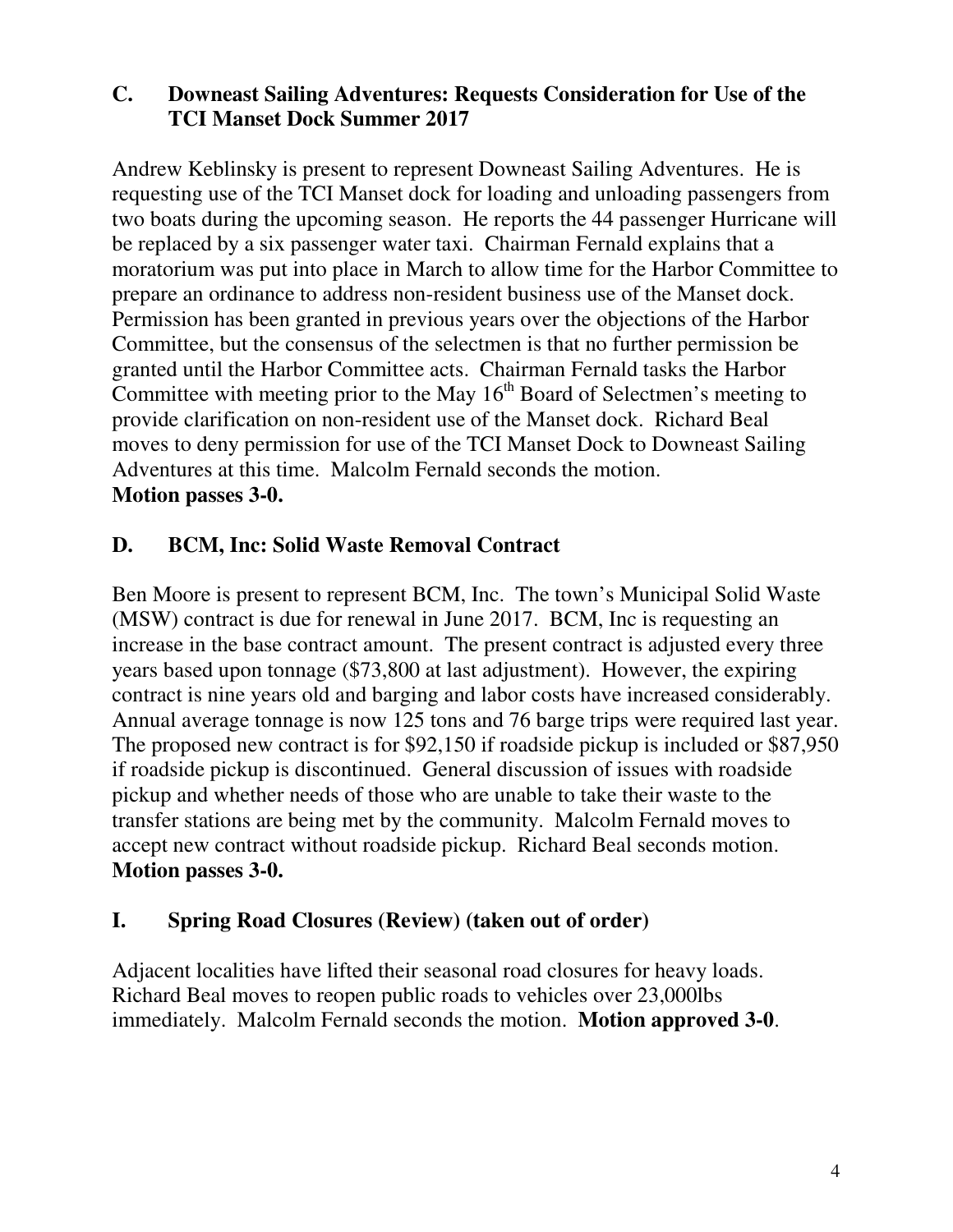# **E. Broadband Update (i.e. Survey for Tower site on LCI)**

Malcolm Fernald reports survey is due to be completed by May 15, 2017 for 200'x200' tower site on Islesford. No survey is necessary on Great Cranberry because the tower is expected to be mounted on a building. However, Planning Board approval will be necessary since the installation will take place in the Shoreland Zone. Richard Beal moves to approve payment for survey (\$2,500). Malcolm Fernald seconds motion. **Motion passes 3-0.**

# **F. Service Contract: Axiom (Broadband Internet Service)**

James Fortune reports that the Axiom contract review is taking place prior to being presented to the selectmen. An effort is being made to have it ready for the selectmen by the May  $16<sup>th</sup>$  meeting. No action taken.

# **G. ConnectME Grant Application**

James Fortune reports that Letter of Intent has been sent. Applications will be start being accepted in a couple of weeks. Awards from this grant can be as much as \$200,000. **No action taken.**

### **H. Special Town Meeting Updates**

### **Breakwater: Islesford Harbor (taken out of order)**

James Fortune reports that the Maine DEP will have to issue an additional permit to determine the footprint of the breakwater project. However, this will not affect the permit previously granted for the Islesford Dock Extension. General Discussion of need for permission from Acadia Park to move the existing piling rocks. Consensus of the selectmen is that written approval from the Department of the Interior must be obtained before placing project on the special town meeting warrant.

#### **Shoreland Zoning Ordinance**

Dennis Dever states that Maine DEP has reviewed the SZO approved at the March town meeting and requested some changes. Richard Beal moves to accept guidance from the DEP and make changes accordingly. Malcolm Fernald seconds the motion. **Motion passes 3-0.** 

Denise McCormick advises that further changes beyond the DEP approved version must be reviewed by the Planning Board and sent back to the Board of Selectmen for approval. Then, the town must hold a public hearing prior to the special town meeting in July.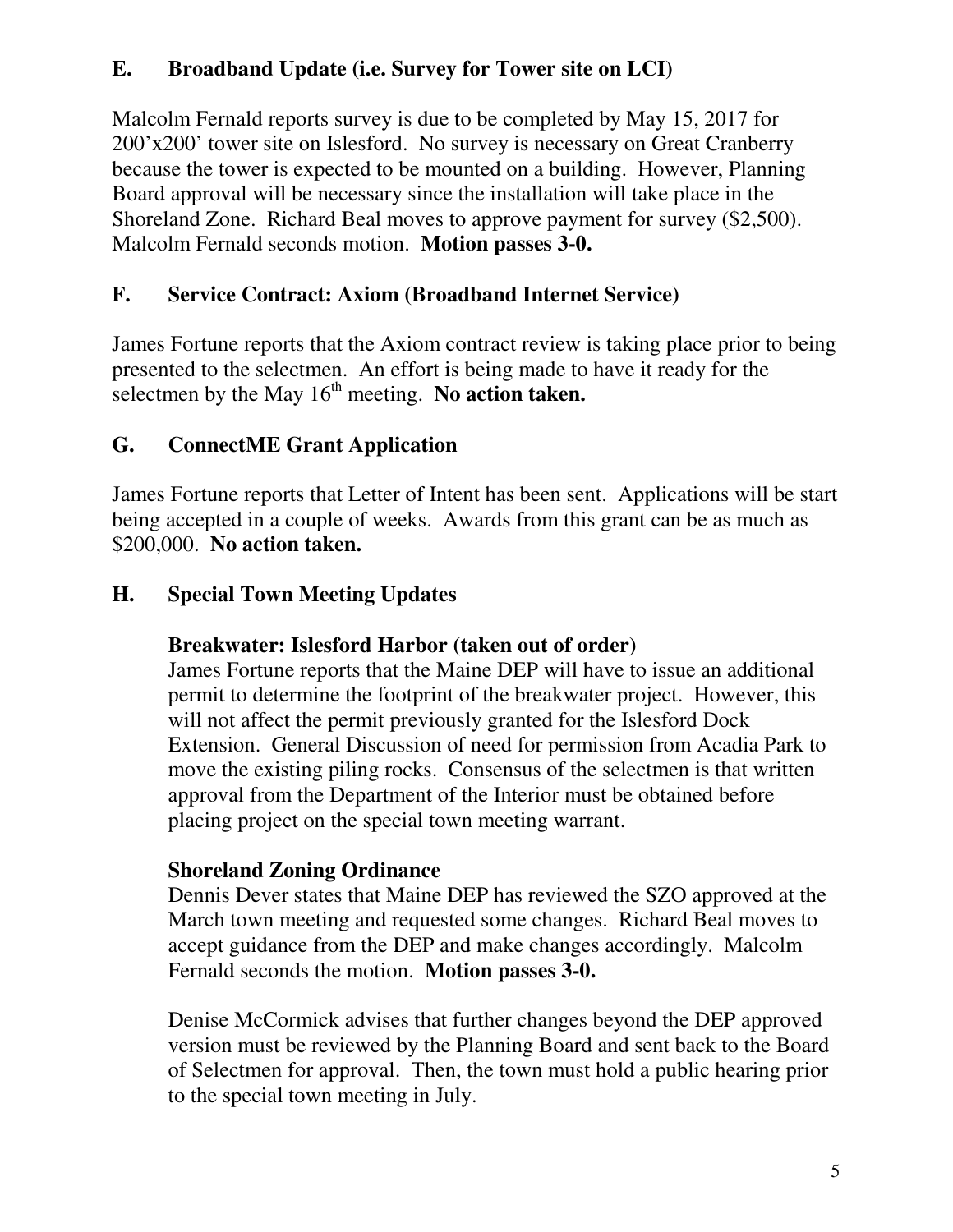### **V. Other Business**

Joanne Thormann gives Municipal Advisory Commission (MAC) update. Two meetings of the committee have taken place since the annual town meeting. Ingrid Gaither has been voted to chair the committee for the coming year. The MAC requests that board of selectmen meetings include a MAC update as a regular agenda item since the committee intends to update the selectmen of its activities on a monthly basis. Richard Beal recommends a MAC review be included on each agenda.

Joanne Thormann states that in organizing for the upcoming year, the MAC has assumed implementation of the Broadband Initiative will rest with the Broadband Committee. Additionally, the MAC would like clarification from the selectmen on whether it has been tasked with any responsibilities in relation to the establishment of the permanent town office at 61 Main St, Islesford, or a proposed satellite town office on Great Cranberry. No action taken.

The MAC has made a formal visit to the town property on Mansell Lane, Southwest Harbor. The committee recommends performing a review and assessment of the entire complex including, but not limited to, current leases, insurance, allowed uses, and offseason use of the parking lot. Chairman Fernald tasks the MAC with reviewing the status of the current leases at the property.

The Board of Selectmen reviews and signs contract with Chris Wriggins for architectural services on the town office project.

James Fortune reports that the Parking Committee has completed its work and stickers are going out this week.

Board of Selectmen review and sign an amended submerged lands lease with the State of Maine for Hadlock Cove on Islesford to allow for potential town dock extension.

### **VII. Audience Communications**

Phil Whitney commends Florence Joy Sprague for attending the recent MAC meeting at Mansell Lane, but was disappointed that all the selectmen did not attend. He also asked the selectmen to address the accumulating debris at the GCI gravel pit.